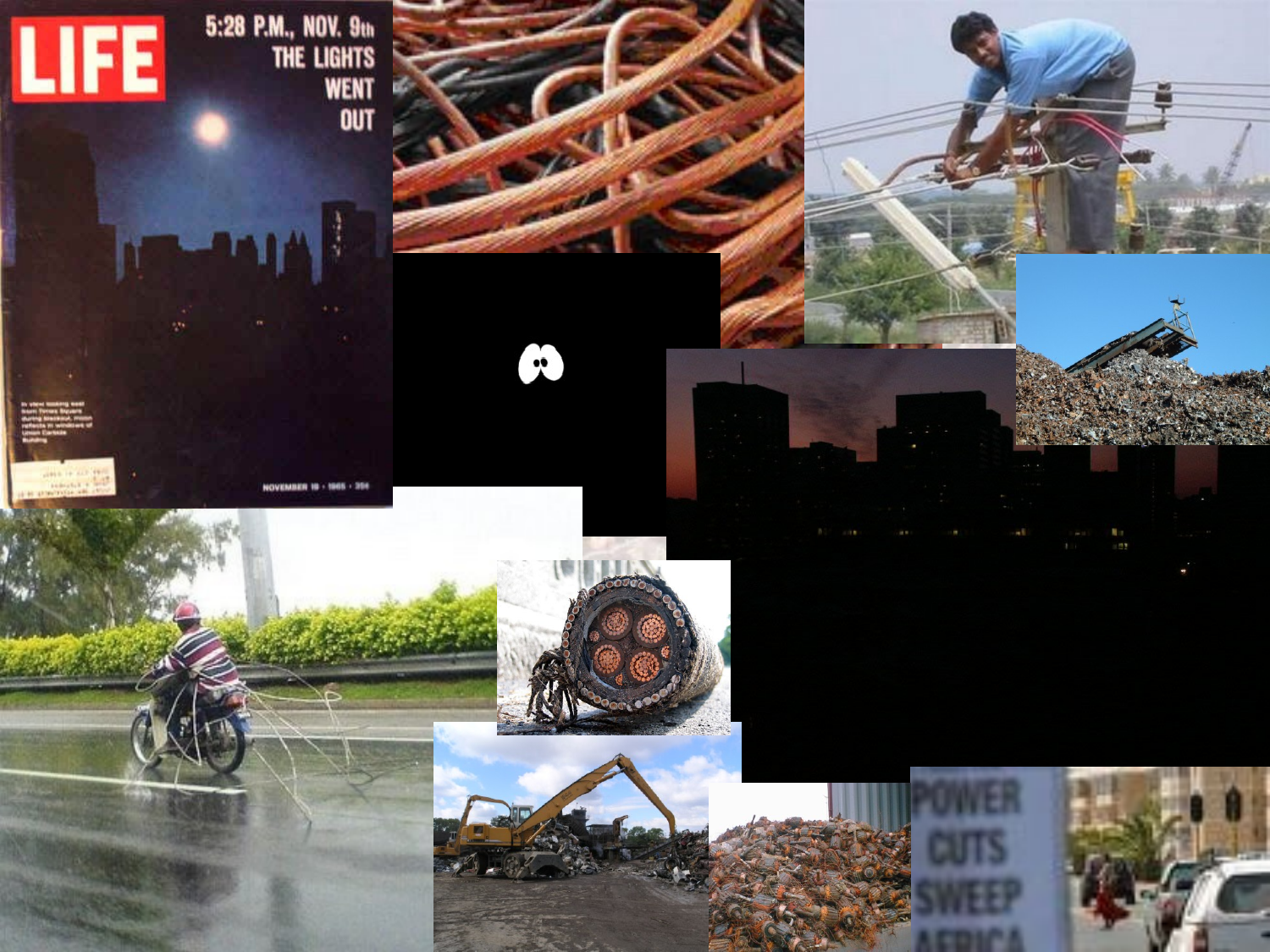# **COMBATING REVENUE LOSSES THE SECOND-HAND GOODS ACT,**

**2009**

**PRESENTATION SARPA CONFERENCE CAPE TOWN 17 JULY 2009 Director J A van der Walt**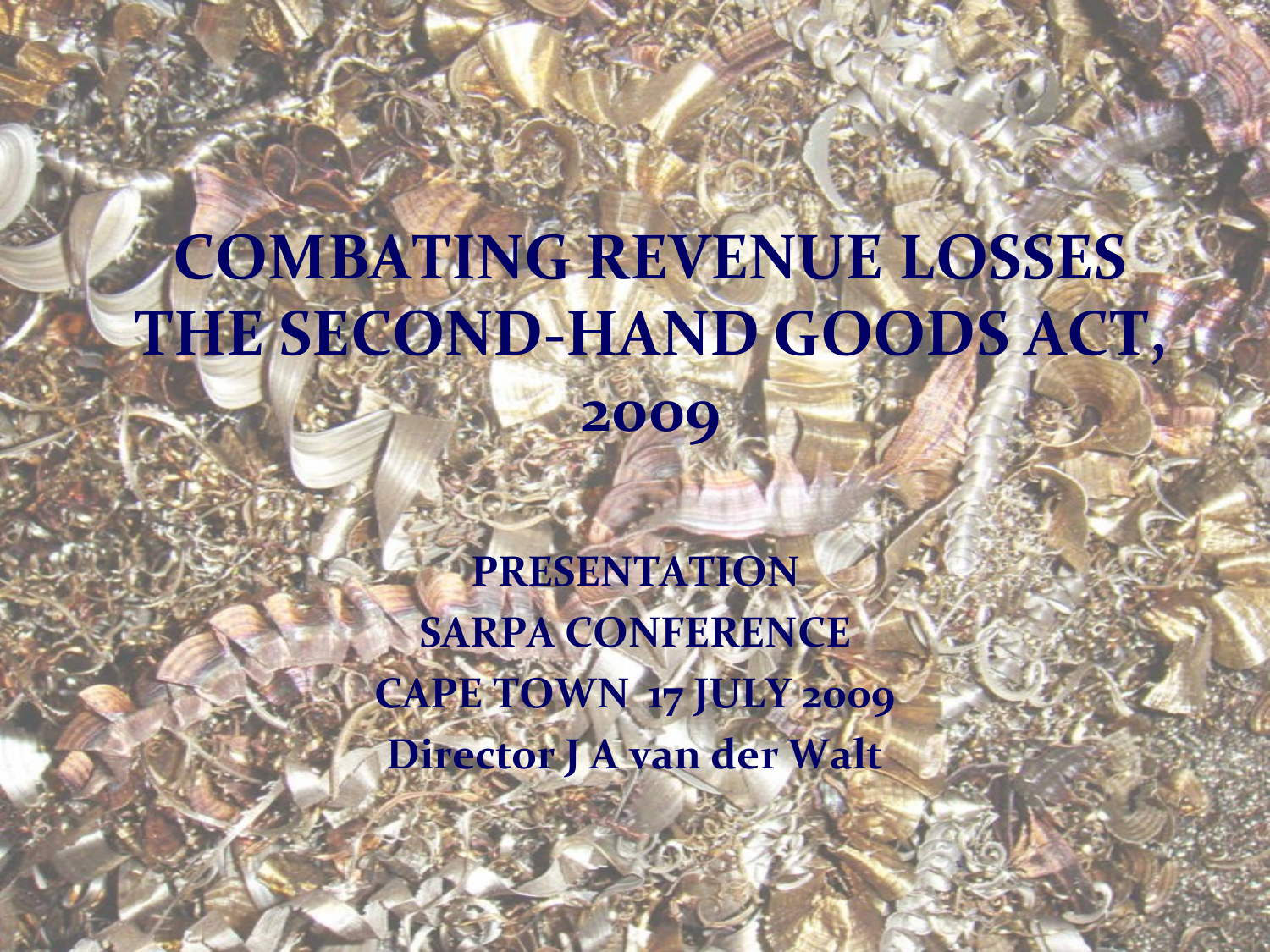#### **INTRODUCTION**

#### **Aim of presentation**

- **Introduce the new Second Hand Goods Act No. 6 of 2009**
- **Overview of the effects of the Act on revenue protection**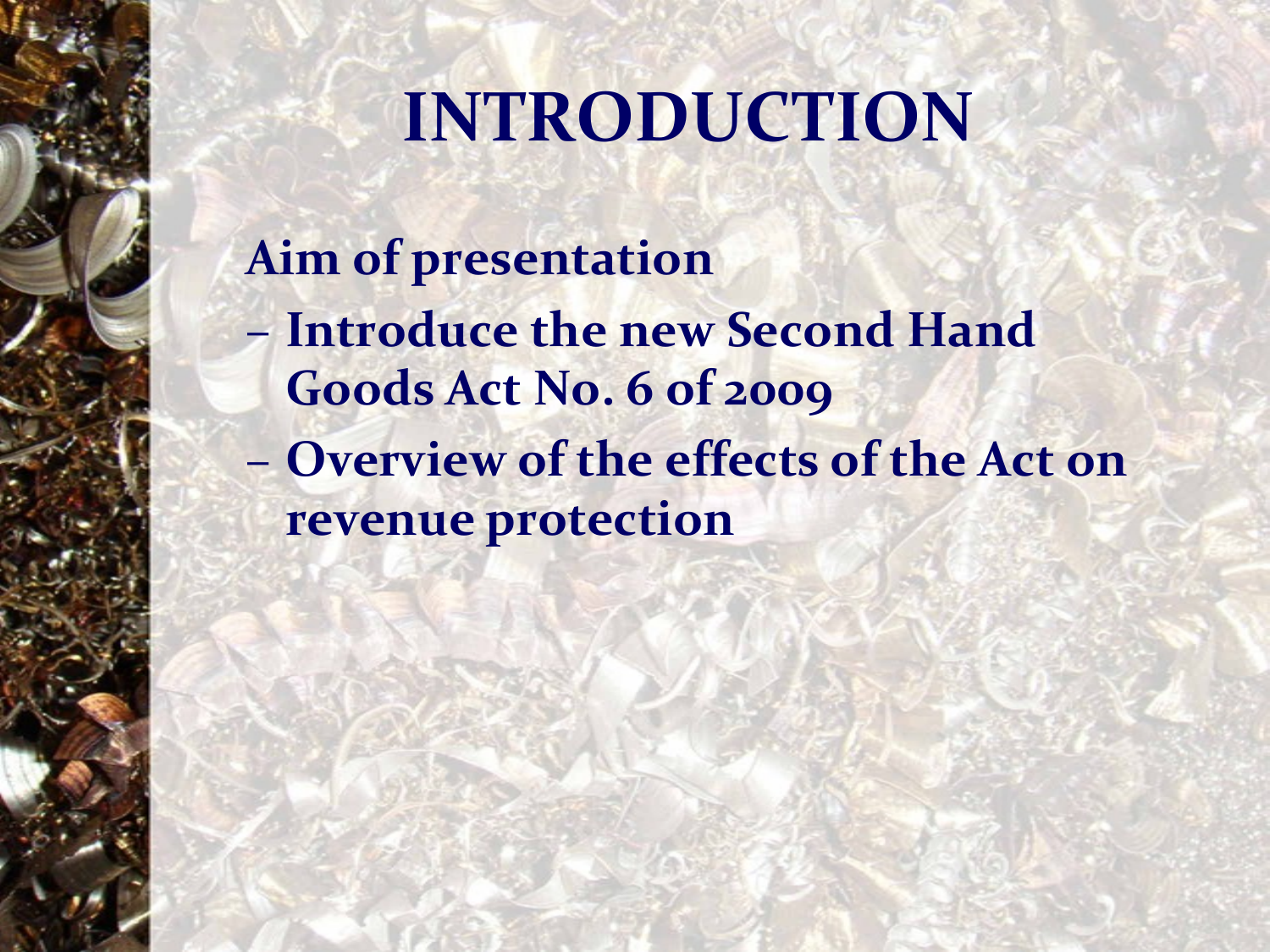# **INTRODUCTION**

- **The new Second Hand Goods Act, 2009 (Act No. 6 of 2009) aims to:**
	- **Regulate dealers in second-hand goods, including recyclers**
	- **Promote ethical trade**
	- **Recognize modern principles of limited self-regulation**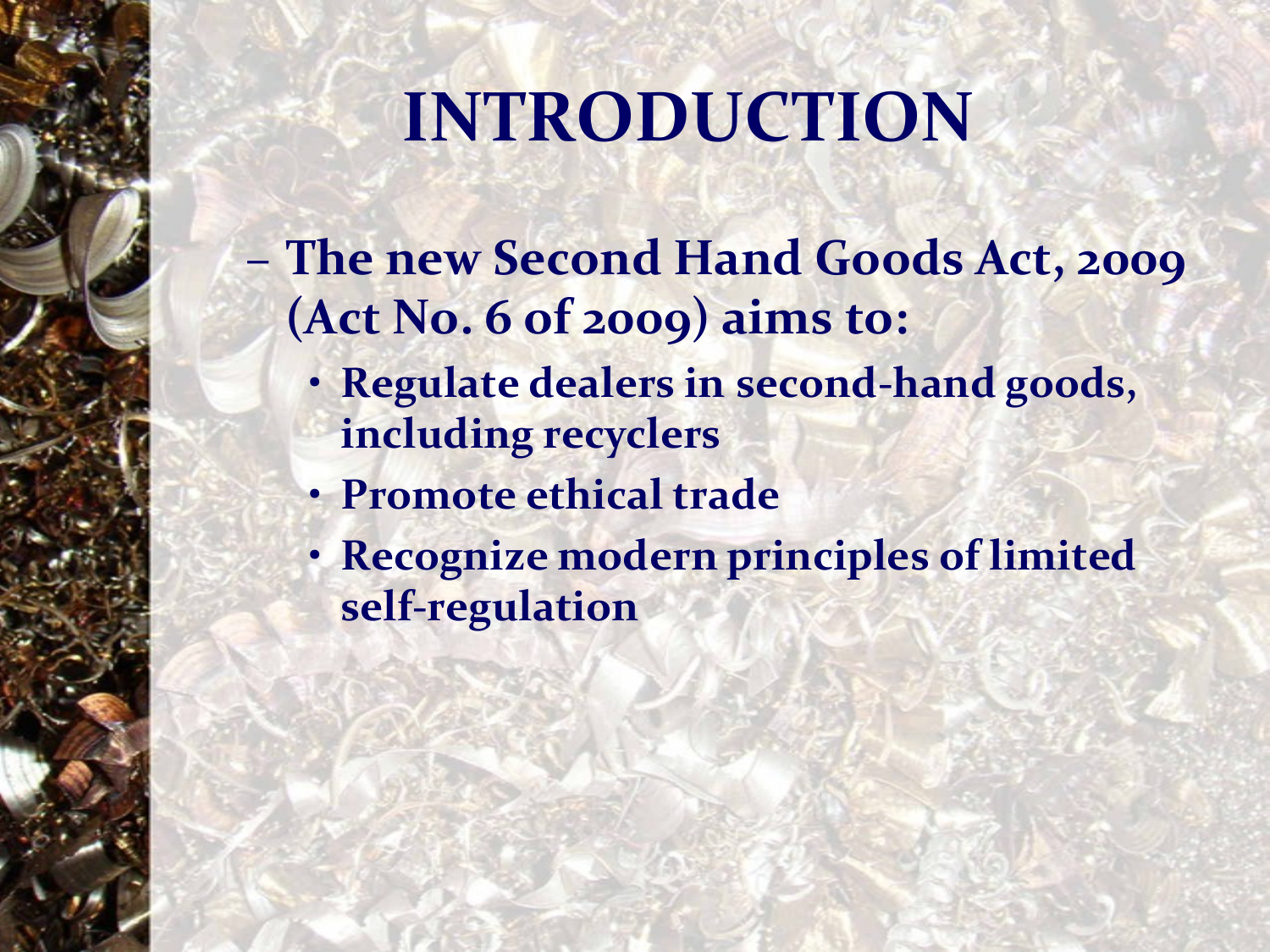### **MAIN FEATURES OF THE ACT**

- **Main features:**
	- **Repeals 1955 law**
	- **Requires dealers to register**
	- **Dealer disqualifications**
	- **Associations**
	- **Dealer obligations**
		- **Records, ensure not stolen, 7 days**
	- **Prohibitions**
		- **Persons under 18**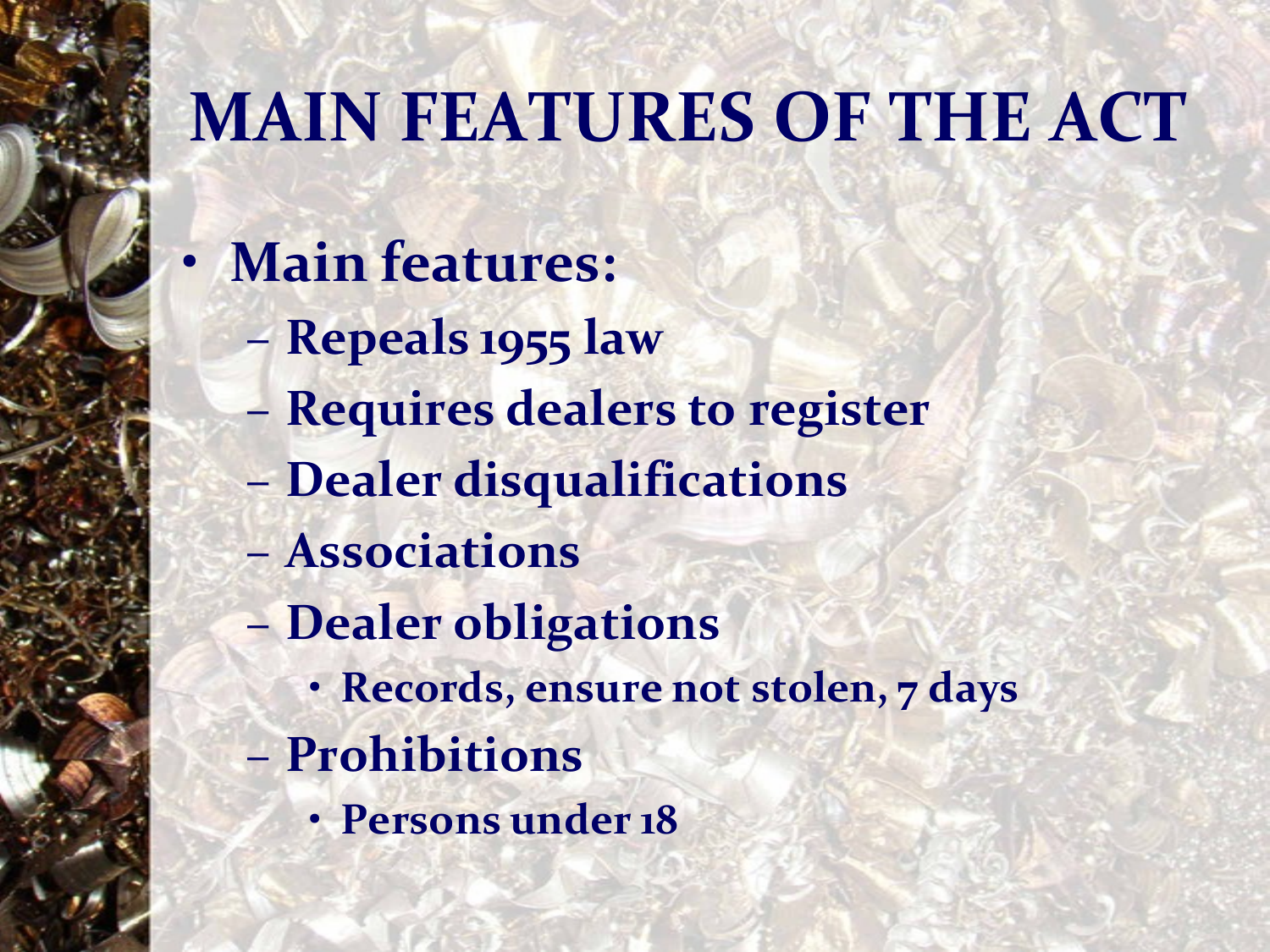### **MAIN FEATURES OF THE ACT**

- **Main features (continued)**
	- **Requires scrap dealer (controlled metals) to register as recycler**
	- **Prohibits dealing in AND possession of burnt cable**
	- **SAPS powers** 
		- **Extended to closing business**
		- **May be extended to other agencies**
	- **Penalties**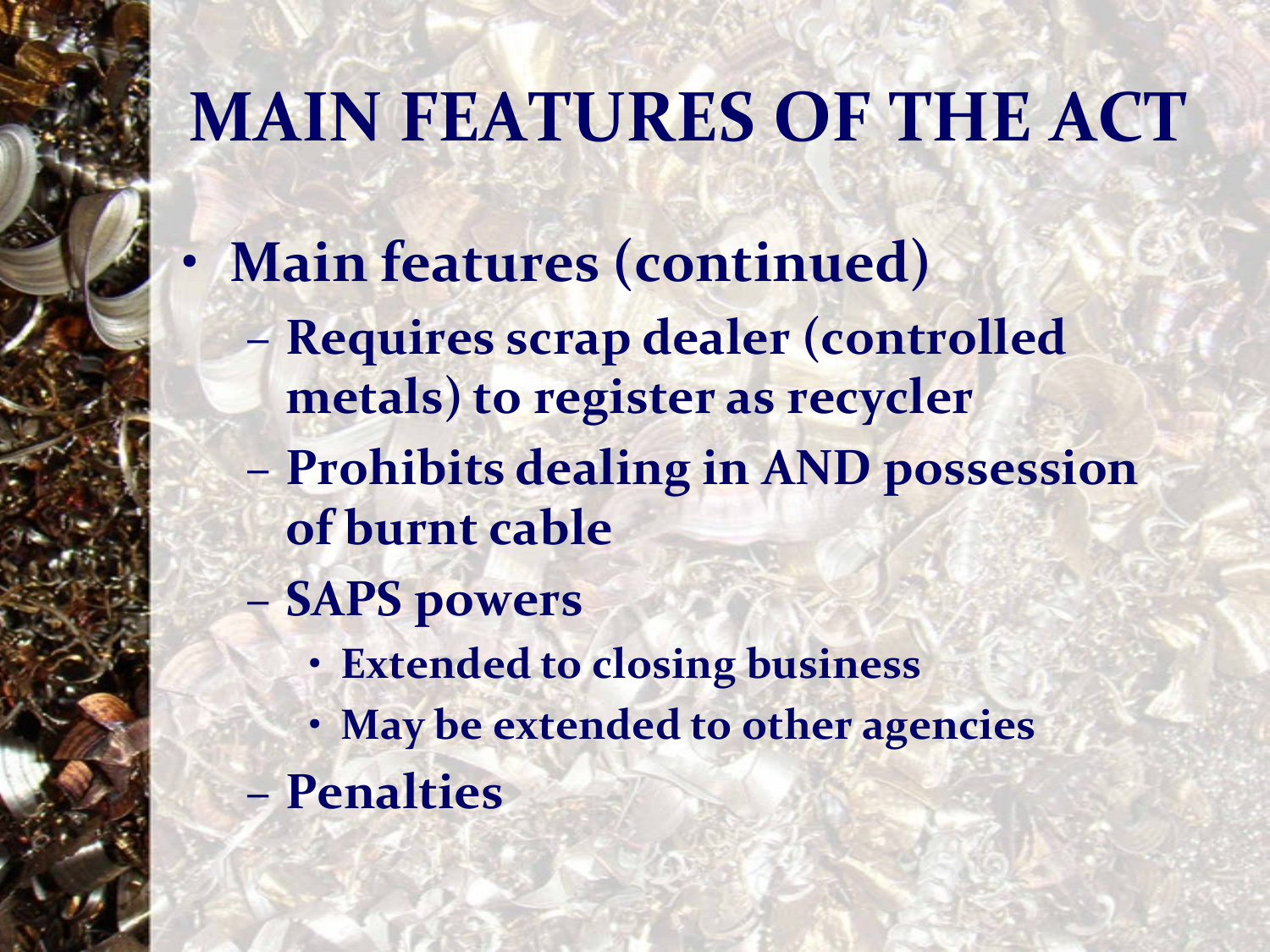#### **A NEW APPROACH**

#### • **The Act reflects:**

- **Political awareness of the need to focus measures to address property crimes**
- **New law enforcement dynamics**
	- **Traditional policing**
		- **Routine and Investigative**
	- **Co-operative law enforcement**
		- **Traditional policing, law enforcement agencies, compliance monitoring**
- **Call on government and business to participate in strategies**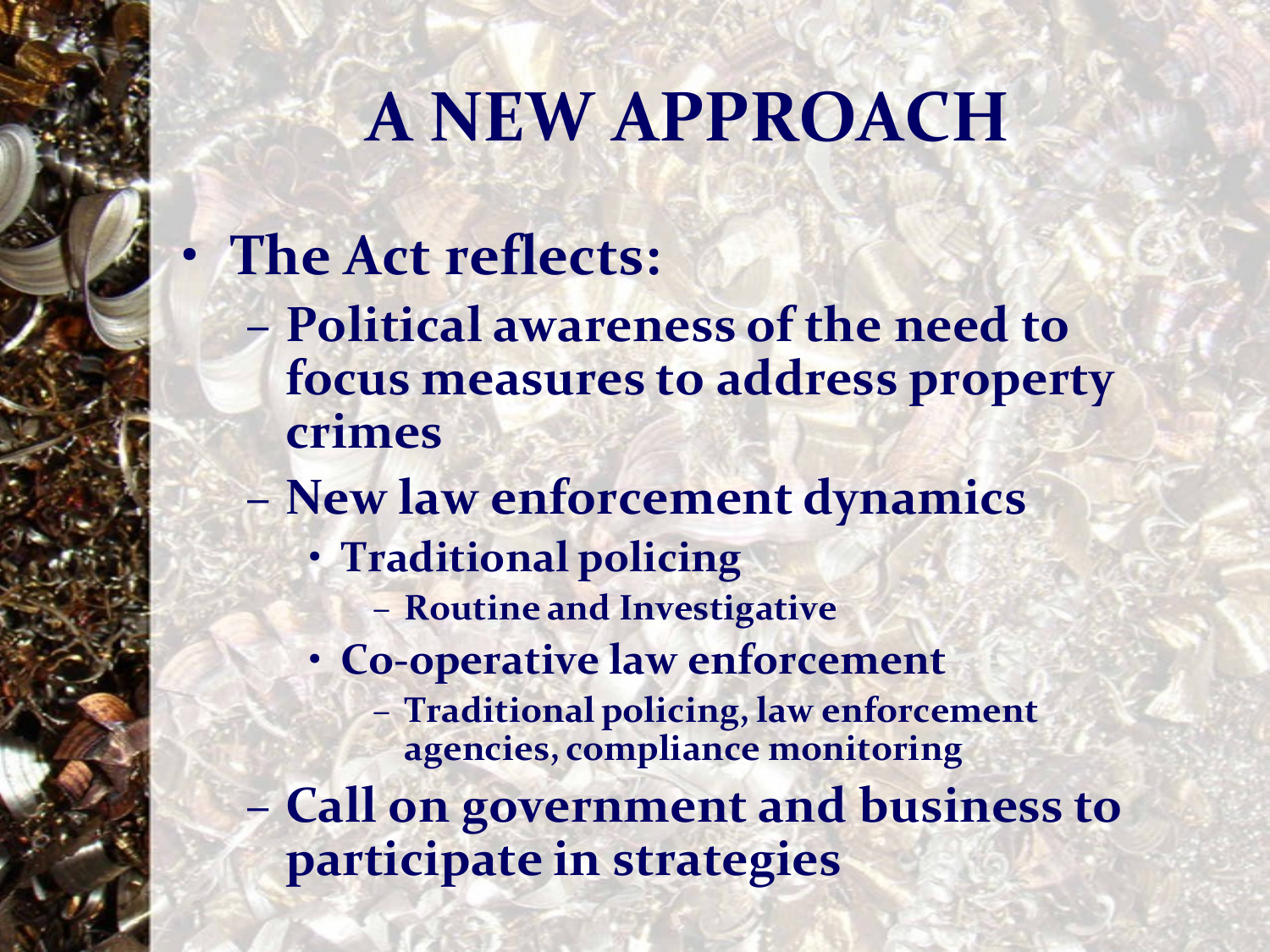### **EFFECTS OF THE ACT**

- **Need to review internal processes, mechanisms and structures**
	- **Objective analysis**
	- **"Walk" through process**
	- **Optimal C4**
	- **Process – establish protocols and SOP**
	- **Mechanisms – utilize friendly structures**
	- **Structures – command and control**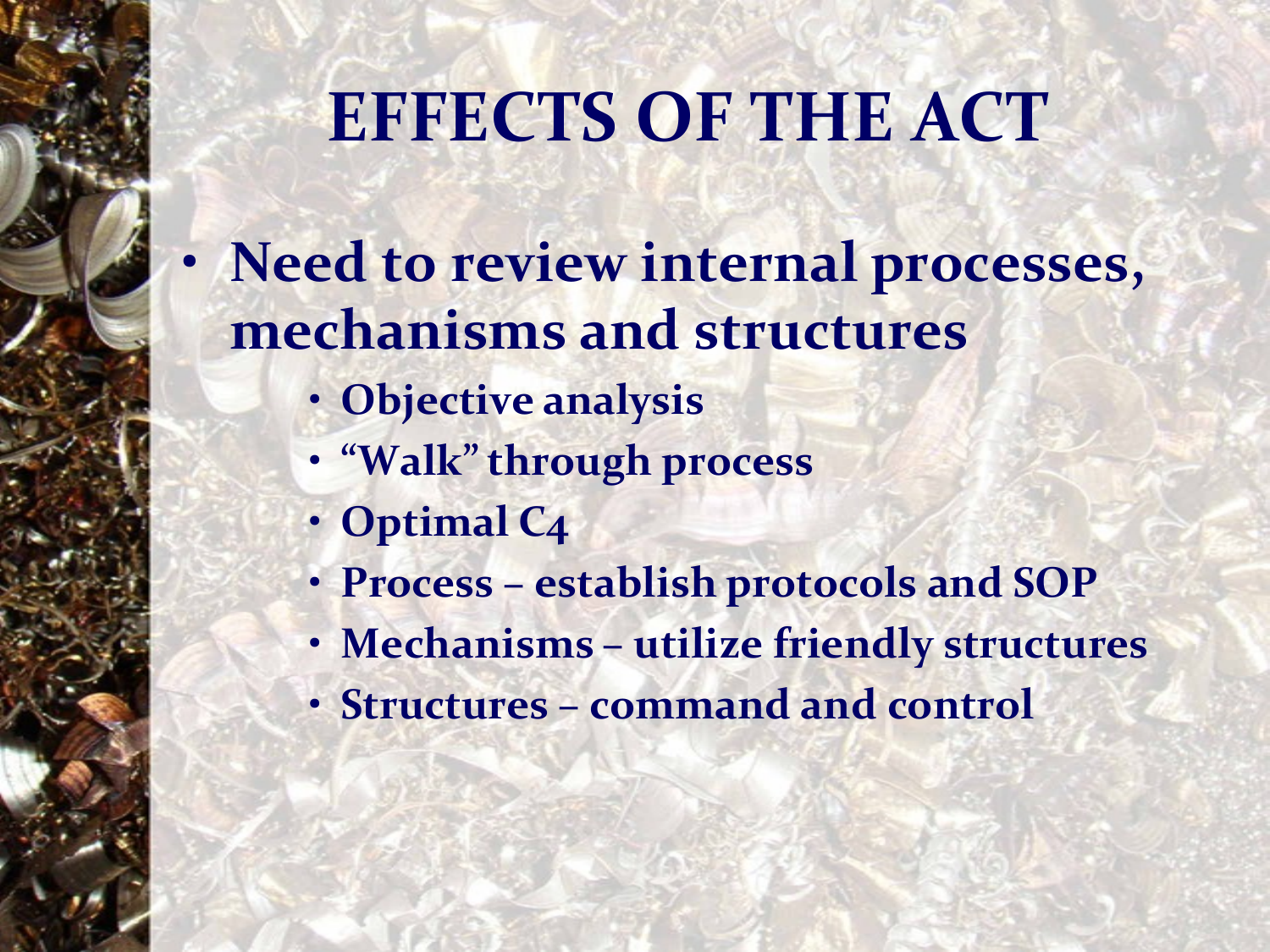### **EFFECTS OF THE ACT**

- **Need to review external processes, mechanisms and structures**
	- **Objective analysis of interaction**
	- **"Walk" through process if necessary**
	- **Determine tier of operation and function**
	- **Process – establish protocols and SOP**
	- **Mechanisms – utilize friendly structures**
	- **Structures – command and control**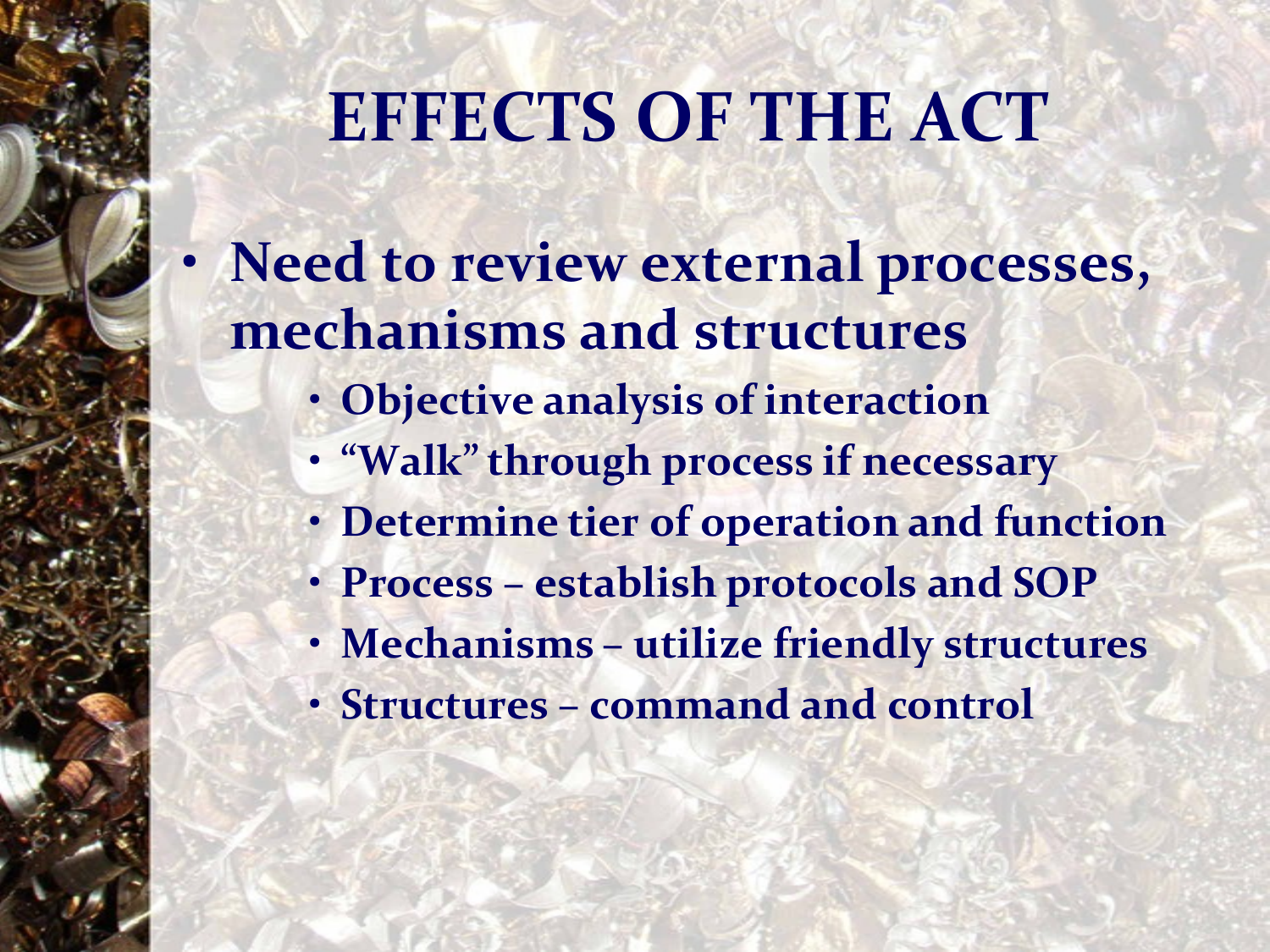# **CONCLUSION**

- **The Second-Hand Goods Act provides:**
	- **Foundation for cooperation and effective law enforcement**
		- **Crime – SAPS**
		- **Permits, by laws – local government, ITAC**
		- **Compliance monitoring – local government, associations**
	- **Assign the functions**
	- **Strategize and act**